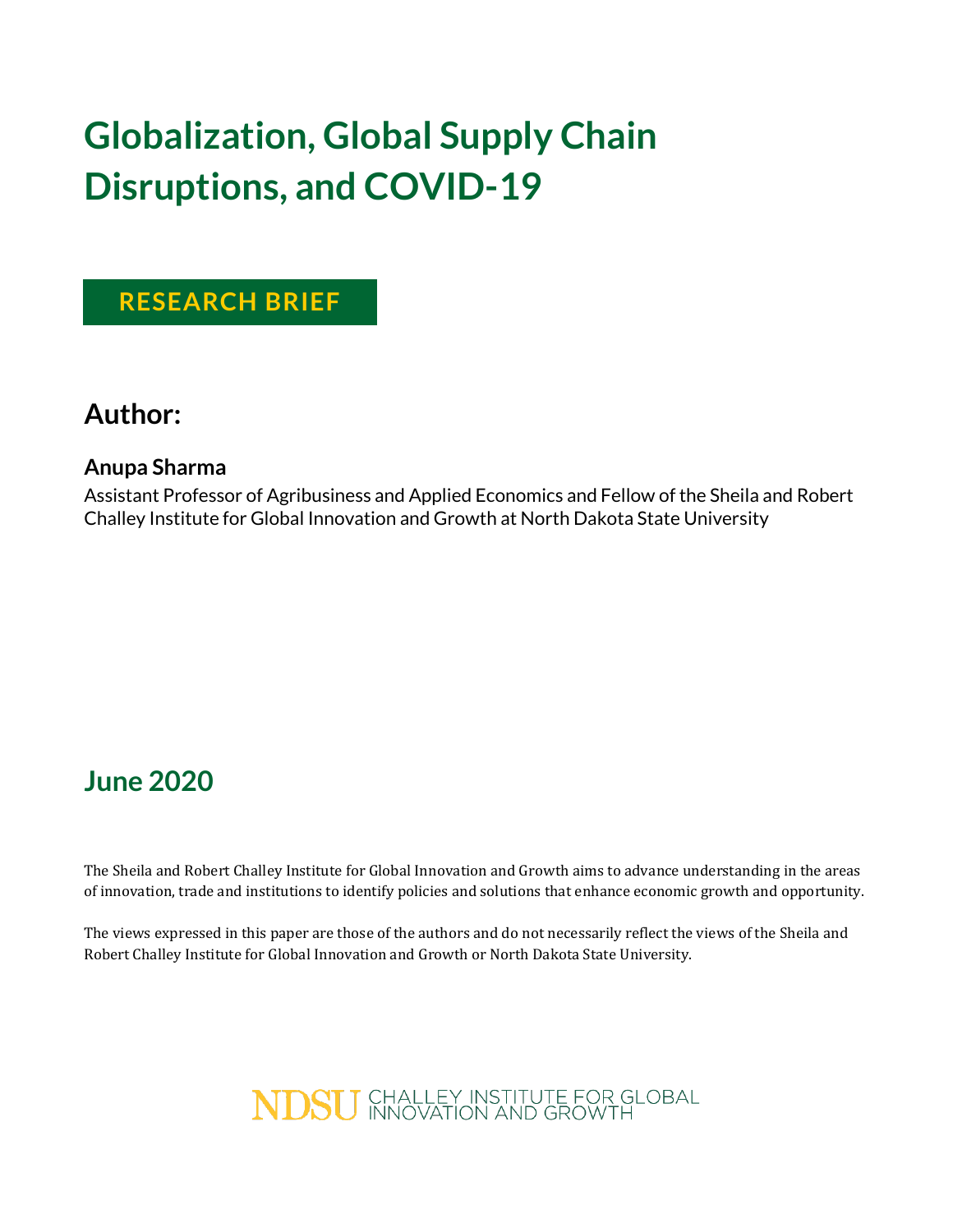## **Introduction**

The COVID-19 pandemic has brought unprecedented disruption to the global economy and world trade. Retail sales in the U.S. plummeted 8.4% in March and another [1](#page-1-0)6.4% in April.<sup>1</sup> The German economy contracted by 2.2% in the first quarter of the year—the largest economic contraction in the country since [2](#page-1-1)009.<sup>2</sup> The economic slump is even more severe in France, Spain, and Italy, where first-quarter output fell by 4.7%, 5.2%, and 5.8%, respectively. In China, gross domestic product shrank by 6.8% in the first three months of the year, bringing its long-run economic growth that began with trade and economic reform in 1979 to a halt.

With all major economies in fall out, world trade is slowing down as expected. Moreover, the pandemic hit as the world trade system was already being affected by trade tensions between the U.S. and China (**see Figure 1**). The World Trade Organization (WTO) has predicted that world merchandise trade will decline between 13% and 30% in 2020 (**see Figure 2**). The predicted fall is severe across all regions, with the sharpest decline in exports from North America and Asia.

There is also a growing concern that nations may "turn inward" and follow protectionism, neutralizing gains made since the establishment of the WTO and its predecessor the General Agreement on Tariffs and Trade. The open trading system of the world has allowed countries to integrate production processes across borders, offshore production stages, purchase input materials, and specialize in the production stage commensurate with their skill, technology, and resources. Many of these provisions in international trade are age-old practices, but the use of imported goods and services as components of products countries export and consume domestically have featured prominently in international trade since the 1980s.

**Figure 3** uses the Eora input-output database from 1990 to 2018 to show the trend in foreign inputs embedded in exports from the U.S. and its five major trade partners.<sup>[3](#page-1-2)</sup> As shown in the figure, the external inputs in U.S. exports increased from \$35.7 million to \$239 million during this time frame – an increase of nearly 3.5 times after adjusting for inflation. Germany, Japan, Mexico, and Canada's use of foreign materials in final exports grew 2.6 times or more during the same time period. For China, the increase is even more dramatic, with the foreign value-added in Chinese exports being four times higher than in 2001 when China joined the WTO. These trends in the external value-added side of trade highlight the increasing mutual dependency among countries in production processes. As a result, economic bliss and woes in one nation propagate across countries through the deeply integrated supply chains and sectoral linkages.

<span id="page-1-0"></span><sup>&</sup>lt;sup>1</sup> U.S. Census Bureau, 2020. [https://www.census.gov/retail/index.html.](https://www.census.gov/retail/index.html)

<span id="page-1-1"></span><sup>&</sup>lt;sup>2</sup> German Federal Statistics Office, 2020[. https://www.destatis.de/EN/Home/\\_node.html.](https://www.destatis.de/EN/Home/_node.html)

<span id="page-1-2"></span><sup>3</sup> Eora database, 2020.<https://worldmrio.com/eora/>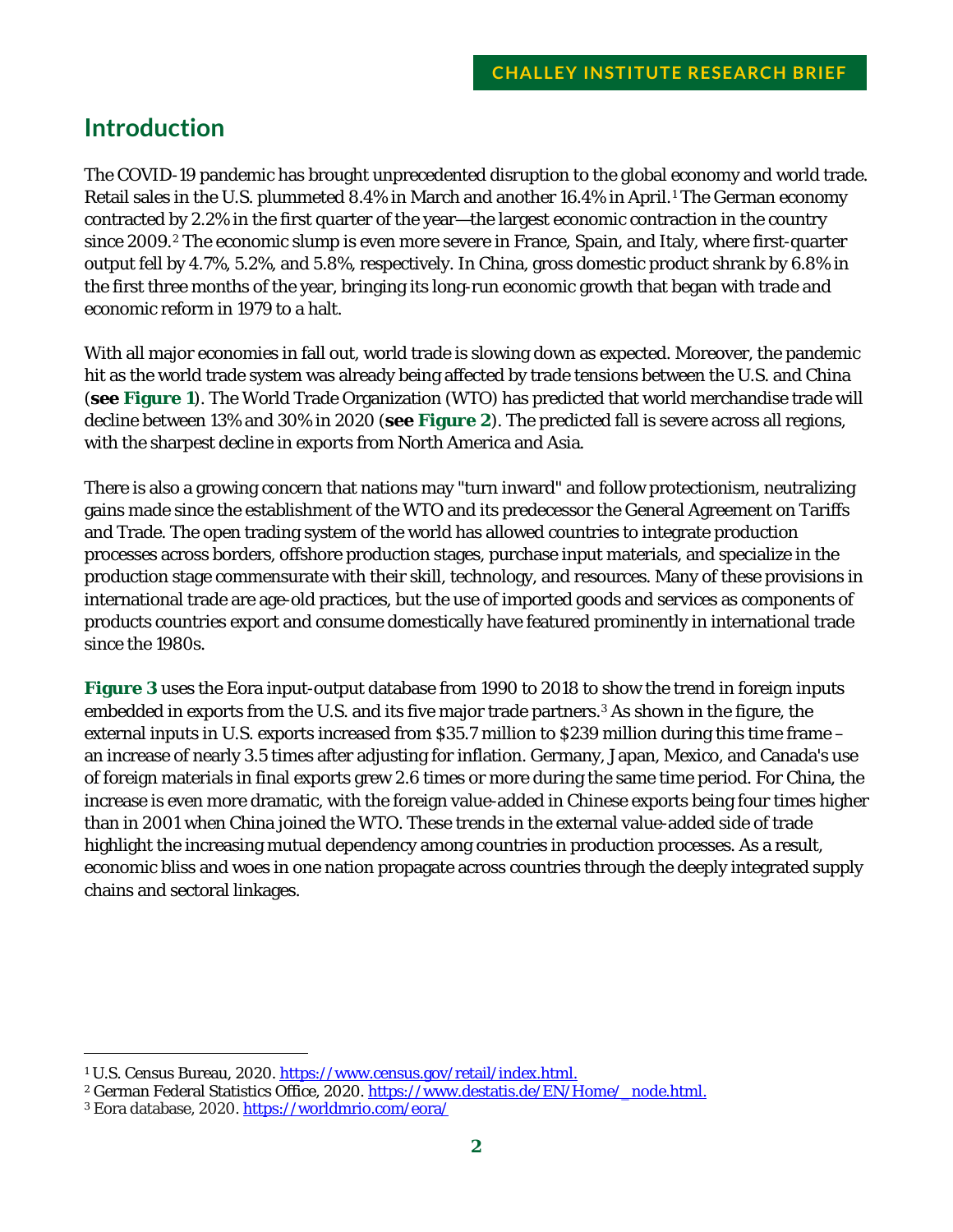

#### **Figure 1: Change in Merchandise Trade from 2018 to 2019**

Countries are reverse ord[ere](#page-2-0)d by their market share ranking from top to bottom in each panels. Source: Based on WTO secretariat estimates.4

# **Global Supply Chain Disruption**

When the coronavirus outbreak caused China to shut down its factories and production centers in late January 2020, Japan's Nissan and South Korea's Hyundai Motors suspended vehicle assembly in their home-based plants in early February due to a shortage of electrical components and auto-parts supply. Now, as China re-emerges from the lockdown, its supply and demand-sides have reportedly rebounded.

China's value-added in high-tech manufacturing and equipment manufacturing grew by 10.5% and 9.3%, respectively, from March to April.[5](#page-2-1) Although the increase in demand falls short of supply, the rebound in economic activity comes at a much needed time for the rest of the world as many other countries are starting to reopen their economies.

<span id="page-2-0"></span> <sup>4</sup> WTO, 2020.<https://timeseries.wto.org/>

<span id="page-2-1"></span><sup>5</sup> National Bureau of Statistics of China, 2020.<http://www.stats.gov.cn/english/>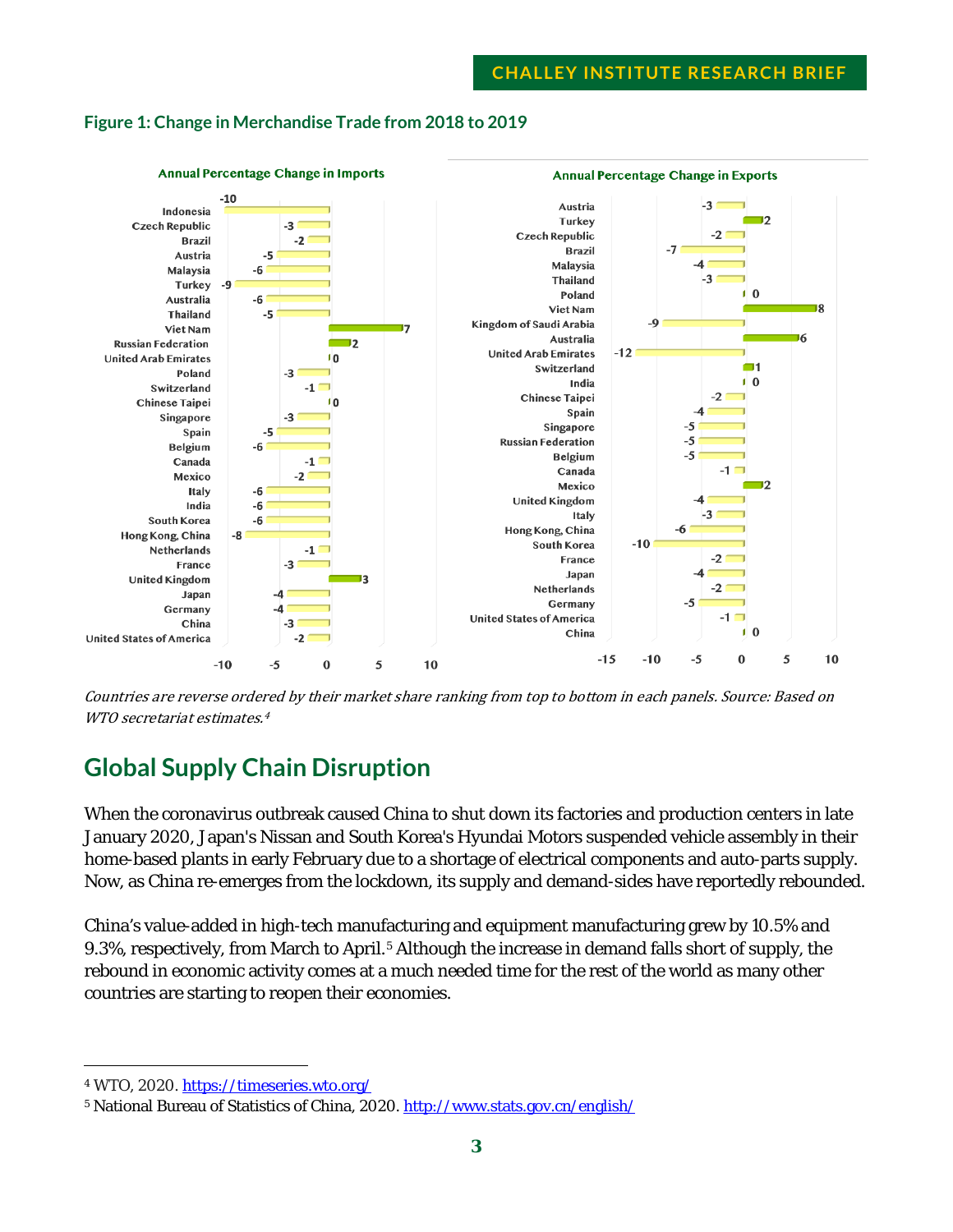In particular, China's experience may be predictive for other countries who shut down and opened up long after China. Additionally, when manufacturing activities in China increase, industries downstream (sectors using these manufacturing products as intermediate inputs) in other countries benefit through global supply chain linkages.

In a production system with global supply chain linkages, factor endowments (the availability of different resources) affect the positioning of countries along the chain. For example, less developed countries with abundant supply of agricultural land tend to have an outsized role in agricultural supply chains, while others have extensive participation in manufacturing supply chains. Economies abundant in skilled-labor have a comparative advantage in producing skill-intensive goods. They benefit from importing less-skill intensive goods from low-skilled labor abundant countries. Therefore, within the manufacturing sector, relatively less developed economies specialize in low-tech manufacturing.



#### **Figure 2: Future Trade Performance**

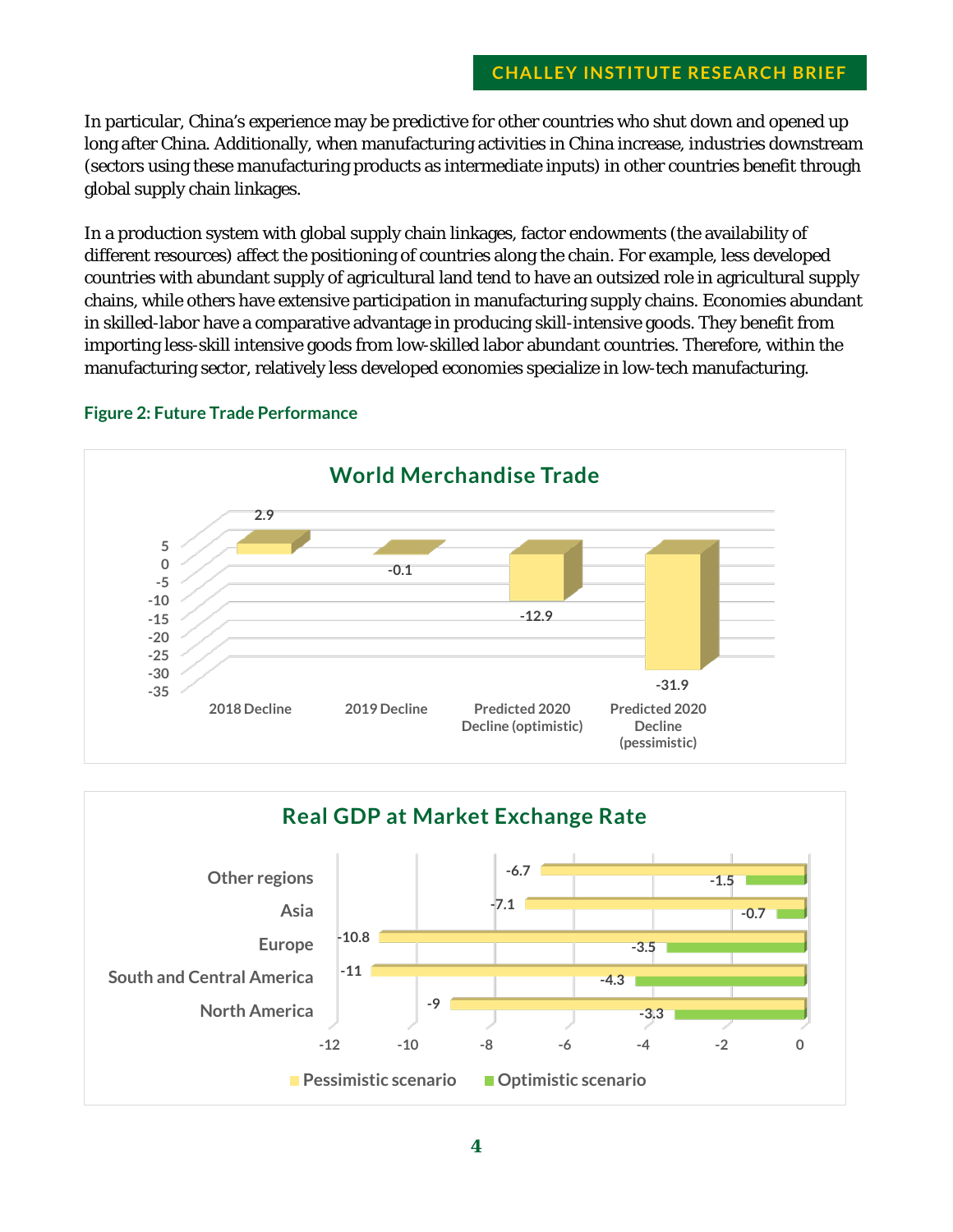



The optimistic scenario refers to a sharp drop in trade followed by a recovery starting in the second half of 2020. Pessimistic scenario refers to a steeper initial decline and more prolonged and incomplete recovery. "Other regions" represents Africa, Middle East and Commonwealth [of](#page-4-0) Independent States (including associate and former member states). Source: Estimates from WTO report (2020). <sup>6</sup> Presentation modified for expositional purpose.

<span id="page-4-0"></span> <sup>6</sup> WTO Press Release, 2020. COVID-19 and World Trade. PRESS/855PRESS RELEASE. [https://www.wto.org/english/news\\_e/pres20\\_e/pr855\\_e.htm.](https://www.wto.org/english/news_e/pres20_e/pr855_e.htm)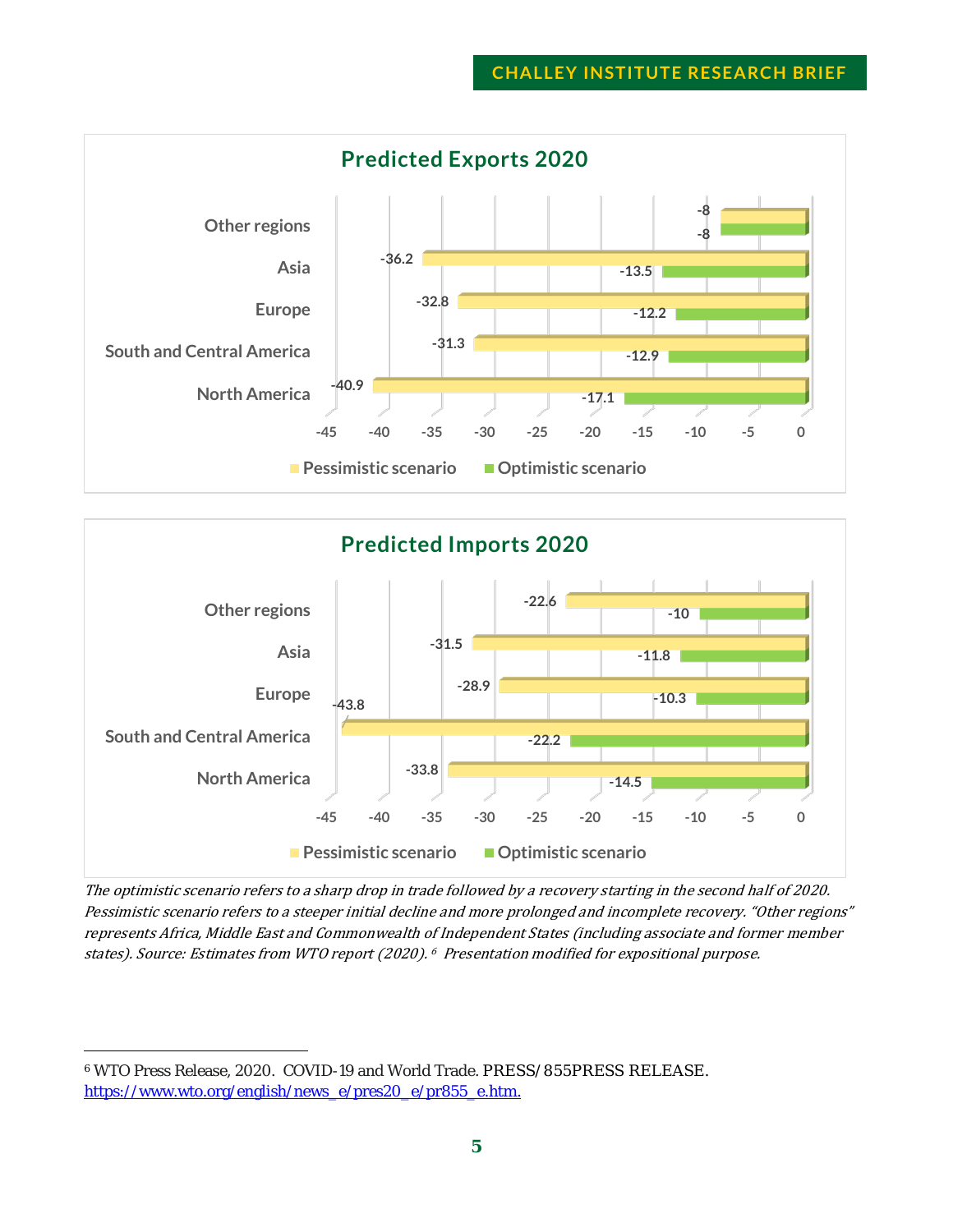

**Figure 3: Use of Foreign Inputs in Exports**

Values are in the current year USD. Source: Estimates based on Eora Database.

More advanced economies, such as China, are involved in both high-tech and low-tech manufacturing. A few advanced economies, such as the U.S., Germany, and Japan, are engaged in the production of innovative goods and services. Therefore, it is hard to generalize supply chains across industries. Further, depending upon the length of the supply chain, the level of integration across production segments, and the amount of value addition at each stage, disruption in some value chains may have more far-reaching consequences for the global economy than others.

The current pandemic has affected all the major global economies whose manufacturing sectors form the center of global supply chains. China, Korea, Italy, Japan, the U.S., and Germany together account for about 60% of the world's manufacturing production. These economies not only depend on each other for material inputs and offshore production stages to each other, but they also act as primary (and potentially low-cost) suppliers of industrial inputs to other nations.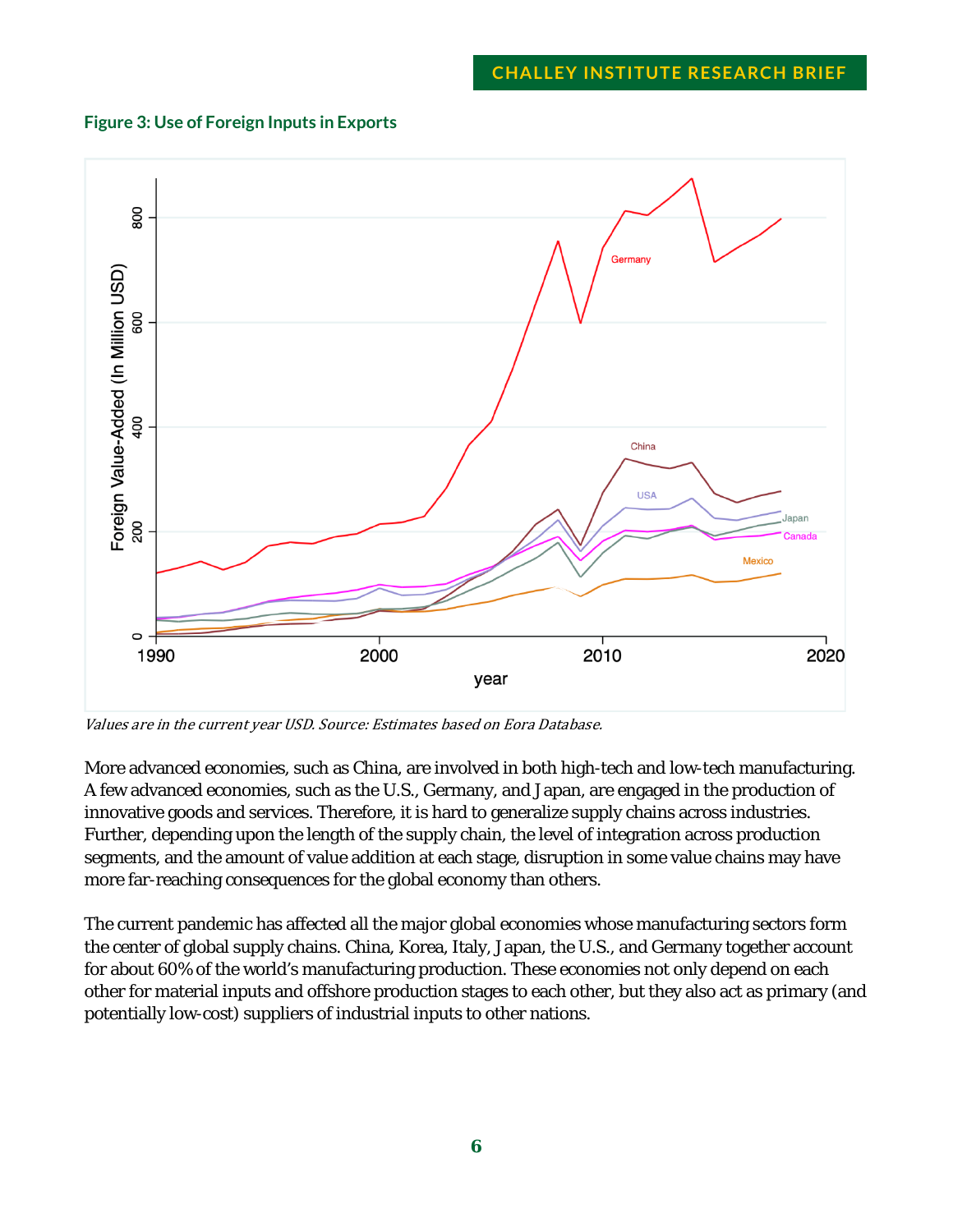**Figure 4** illustrates the dependence on foreign inputs in automobile manufacturing for the U.S. and its top five trade partners: Canada, China, Japan, Mexico, and Germany. For each, China's value-added accounts for at least 3% of final exports. Together, China, Canada, Mexico, Japan, and Germany account for over 15% of the value of U.S. automobile exports, while the U.S., Mexico, Germany, Japan, and China account for 36% of the value of Canadian exports of vehicles, trailer and semi-trailers manufacturing.

While the five global giants are prevalent in automobile supply chains, regional dominance is also apparent in automobile manufacturing. For example, France, Italy, U.K., and Spain (European Union member countries) and Switzerland (European Union Free Trade Association member) together account for 12% of the value added in Germany's passenger cars and parts and other vehicle manufacturing. The U.S. dominates the supply chain in North America, while China and Japan dominate in East Asia.

Further nuance in regionality is also visible. South Korea contributes at least 2% of the value added for China's transport equipment and vehicle fittings production manufacturing. Although not shown in the chart, many smaller economies such as Taiwan, Philippines, Malaysia, and Vietnam are co-suppliers to their regional hubs of Japan and South Korea. The tight interconnectedness in the supply chain implies that the demand or supply shock in one part will affect production and consumption activities in another part of the world. In the current pandemic, this means that the countries that do not experience large direct effects from the coronavirus still experience a disruption in their economy.



#### **Figure 4: Use of Foreign Inputs in Automobile Manufacturing in 2016**

Source: Estimates based on Eora Database.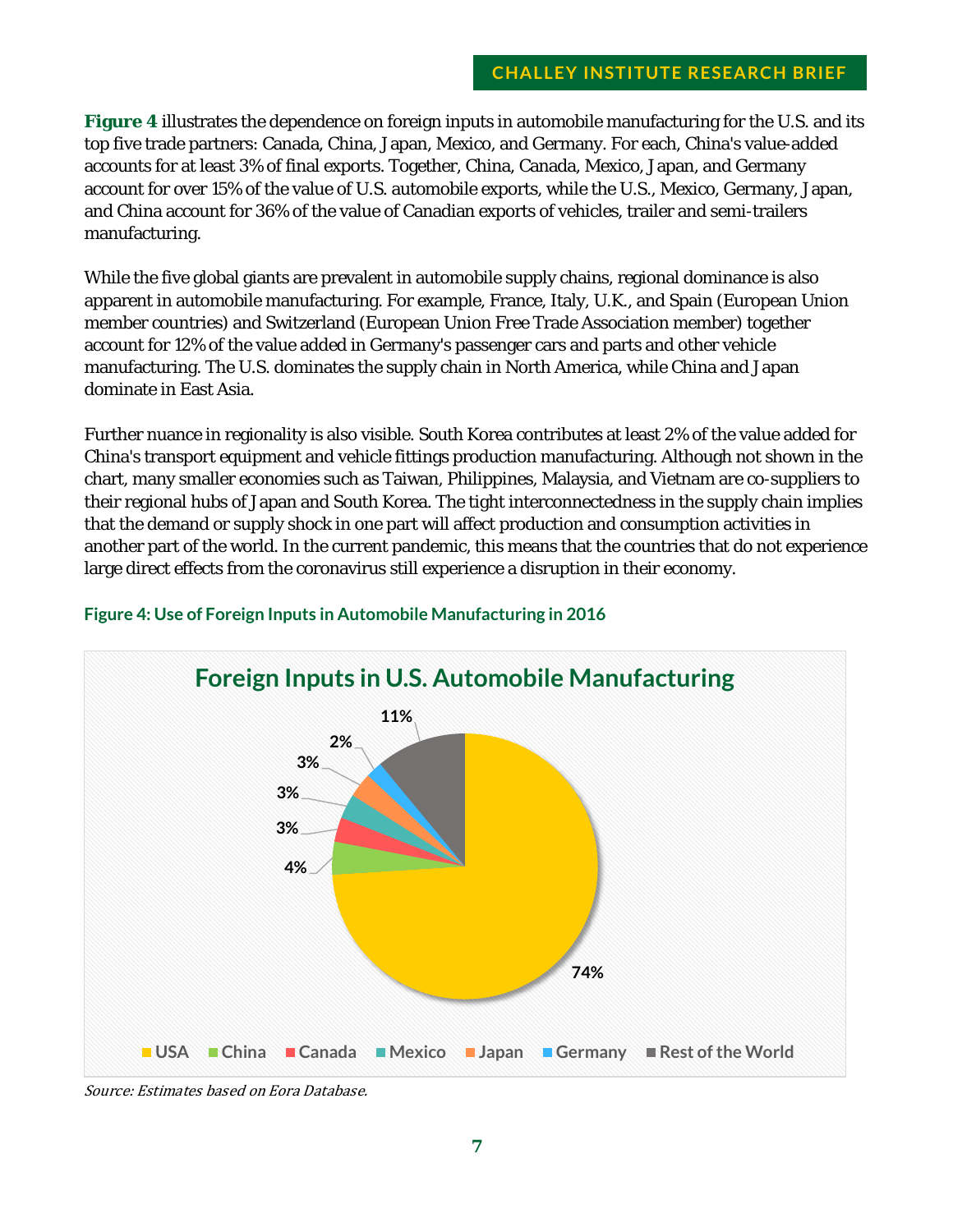

Source: Estimates based on Eora Database.



Source: Estimates based on Eora Database.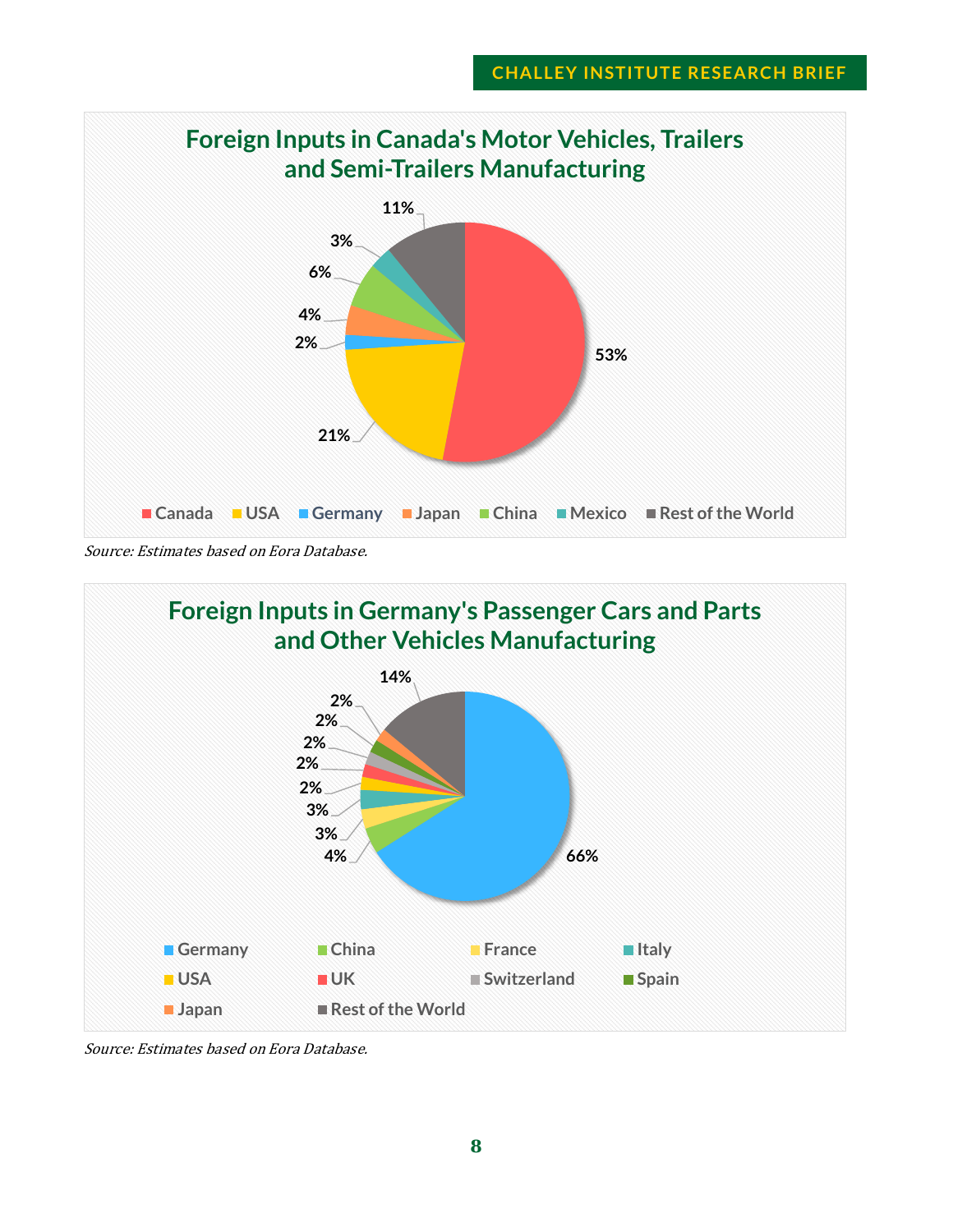

Including Vehicles Fittings Production. Source: Estimates based on Eora Database.



Source: Estimates based on Eora Database.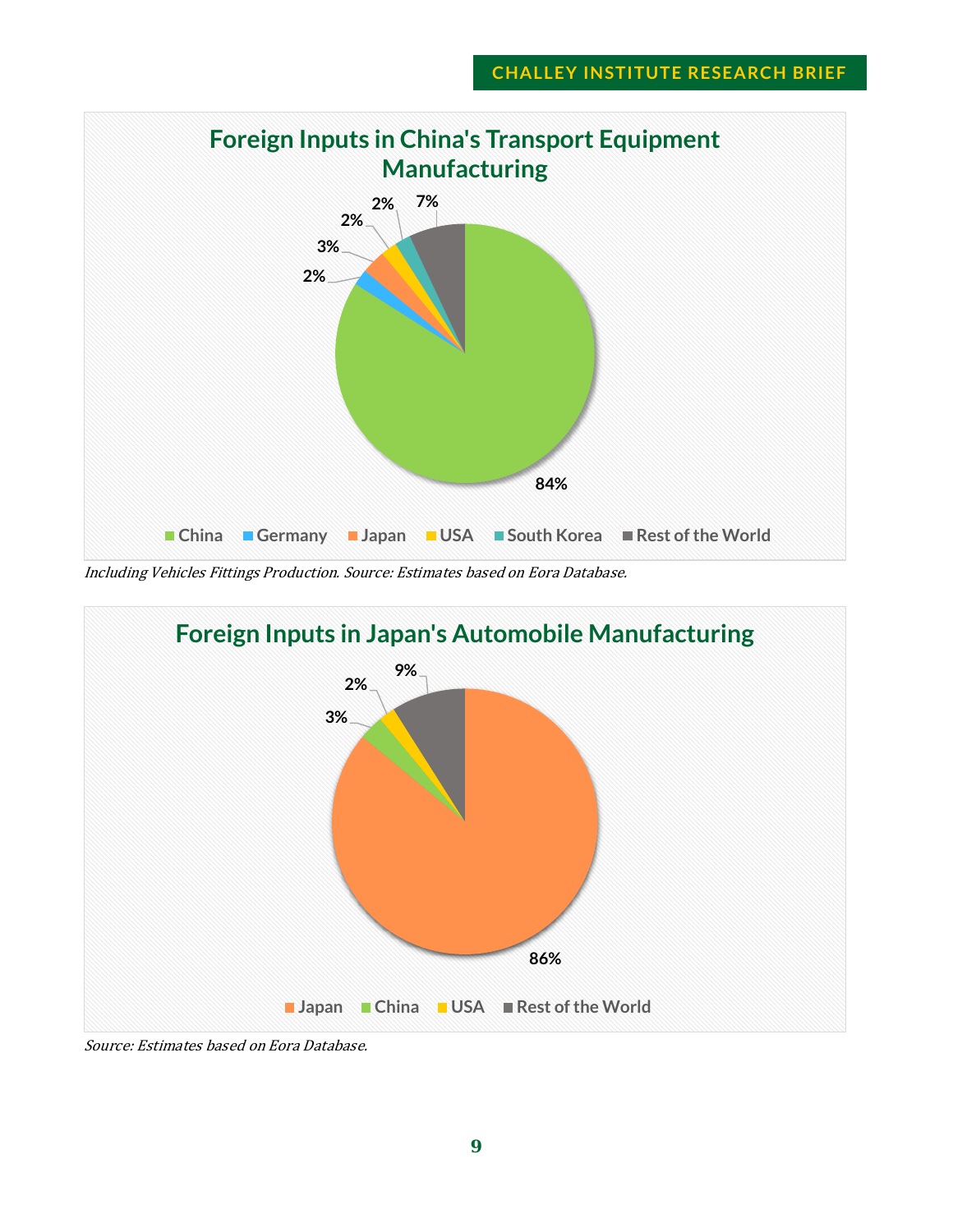

Source: Estimates based on Eora Database.

# **Trade Barriers, Tariffs and Protectionism**

Supply chain disruptions may be severe when trade barriers are high. In principle, firms have options for offshoring products from around the world. In addition to considering the quality and cost of products, selecting which products to offshore and which countries to purchase from will mostly depend on the initial setup and search costs. Additionally, deciding whether to continue offshoring from a particular country will depend on the marginal cost (trade cost for an additional unit). These costs are affected by regulatory barriers such as tariffs and non-tariff barriers, inefficient infrastructure, and delays in customs clearance. Tariff costs tend to be even more significant because global value chains are capable of magnifying their impacts.

One reason that the impacts of tariffs are magnified by global value chains is that these duties are based on the gross import value of a product rather than on the value added at its most recent production stage. Consequently, the effective tariffs are higher when the value-addition at the point of exports is smaller. For example, if a 25% tariff is applied to a "Chinese" product that sells for \$100 at the U.S. border, where final assembly occurs in China using \$90 worth of parts from the U.S., Germany, and South Korea, a \$25 tariff will apply. This amounts to a 250% tariff applying to Chinese value-added of \$10.

Tariffs also increase the cost of imported intermediate products as they are passed down along the value chain. For example, as illustrated in **Figure 4**, a duty imposed by the U.S. on Chinese automobile products may hurt Mexican firms downstream as they use U.S. inputs with Chinese content in transport equipment manufacturing.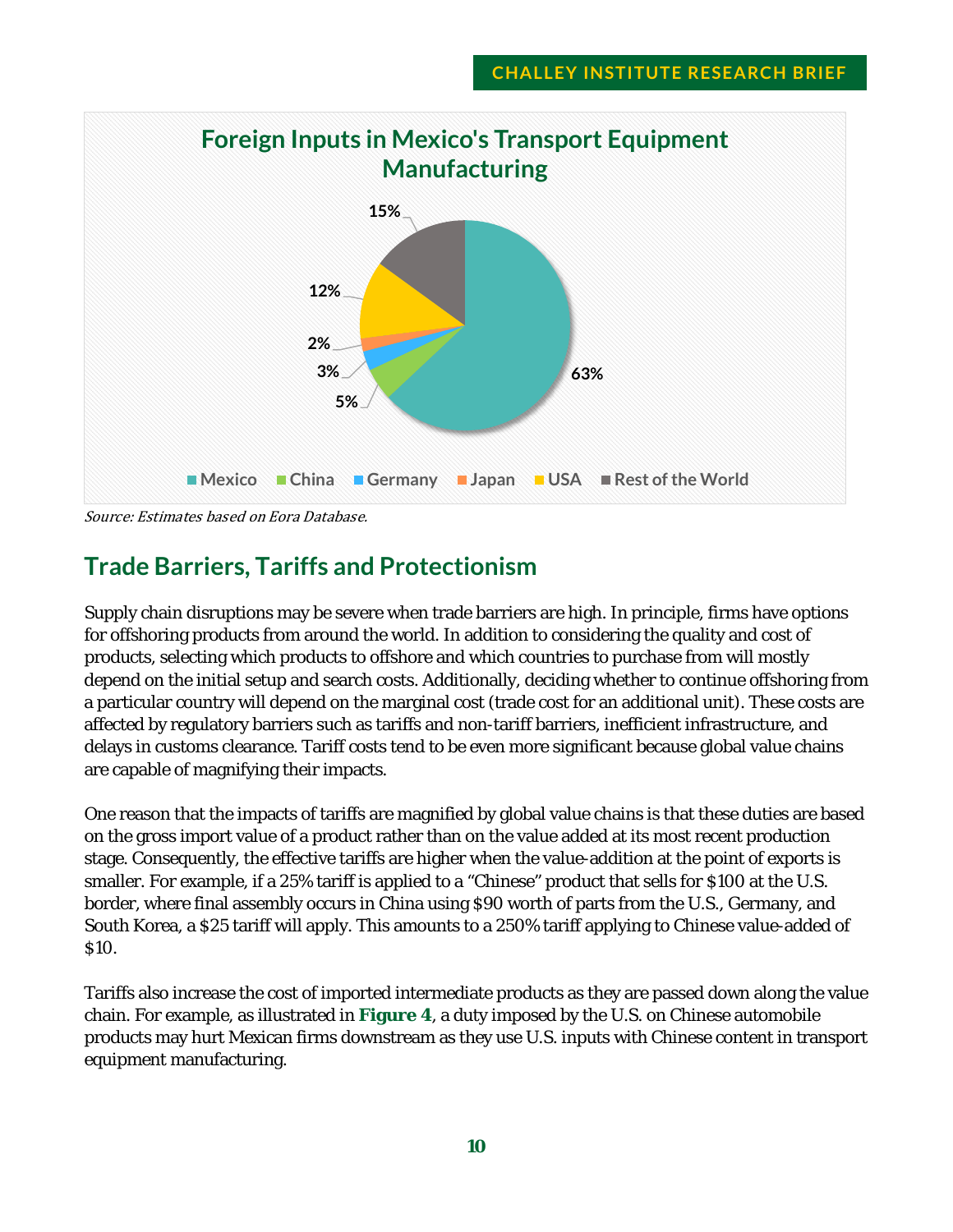Moreover, as goods cross borders back and forth in the supply chain, tariffs intended to protect one domestic industry may mean tariffs applied to other domestic industries. This is apparent in the example above (with a "Chinese" product sold for \$100 at the U.S. border), where a portion of the \$25 U.S. import tariff is based on the value of inputs produced in the U.S.

In the case of the automobile industry, the U.S. input share that returns home via foreign exports is particularly high (**see Figure 5**). As shown in the figure, 74% of the inputs in Mexico's motor vehicle exports to the U.S. come from the United States[.7](#page-10-0) The indirect value-added (the input contribution via the third country) of the U.S. in Mexico's exports to China (69%), Canada (46%) and Germany (18%) are also high.

Trade costs, including tariffs and transportation costs, compound along the value chain in a multi-stage sequential production process. Thus, downstream stages tend to have a higher incidence of trade costs than upstream stages, which are further from final consumption. Therefore, less developed countries and/or countries located peripheral to the production centers often specialize in upstream stages to avoid large transportation costs and tariff escalation. This means trade costs may affect not only participation but also the positioning of a country in the supply chain, especially when trade cost is proportional to the gross value of the good being shipped.



#### **Figure 5: Foreign Input in Mexican Motor Vehicle Exports**

Foreign input use in Mexico's motor vehicles exports for 2014. Cells along the column represent the material sourced from Mexico's four main trade partners and rest of the world aggregate in its exports to each of the four destination shown in the horizontal axis. Source: De Gortari (2019).

Tariffs and trade costs may not be the only factors affecting a firm's choice of input mix, but there is clear evidence that similar goods sold in different countries and industries use different input mixes. Consider the case of motor vehicle manufacturing; even in this relatively narrowly defined sector, Mexico uses entirely different input mixes in its exports to each of its top partners (**see Figure 5**). As shown in the chart, Mexico uses more material imported from Germany in its exports to Germany than in its exports to China.

<span id="page-10-0"></span> <sup>7</sup> De Gortari, Alonso, 2019. *Disentangling global value chains*. No. w25868. National Bureau of Economic Research.